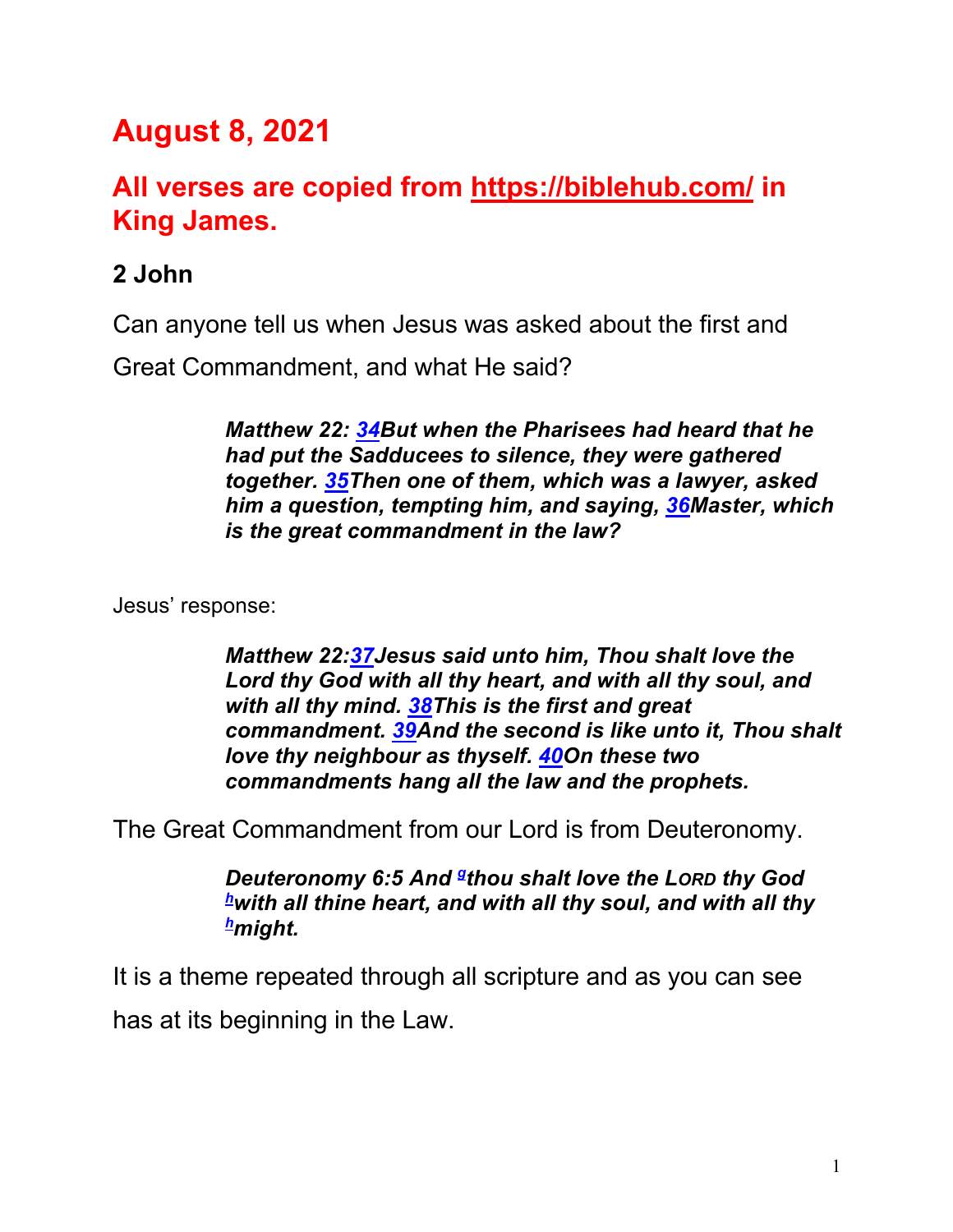# **Greeting from the Elder**

**(3 John 1:1-4)**

## **1The elder unto the elect lady and her children, whom I love in the truth; and not I only, but also all they that have known the truth;**

There are two trains of thought on who this "lady" is. Some contend that it is a woman named Kirah. The other idea is that due to the hostilities toward Christians that in written communications the disciples would often use code words. So, the thinking goes that John was addressing a local church and the children he is referring to are those who attend that local group. In either case the idea that John is conveying is what he was known for, Love of others.

**2For the truth's sake, which dwelleth in us, and shall be with us for ever. 3Grace be with you, mercy,** *and* **peace, from God the Father, and from the Lord Jesus Christ, the Son of the Father, in truth and love.**

**Walking in the Truth**

**(John 8:31-41)**

**4I rejoiced greatly that I found of thy children walking in truth, as we have received a commandment from the Father.**

**Q.** What did we just learn is the way we show our love to God?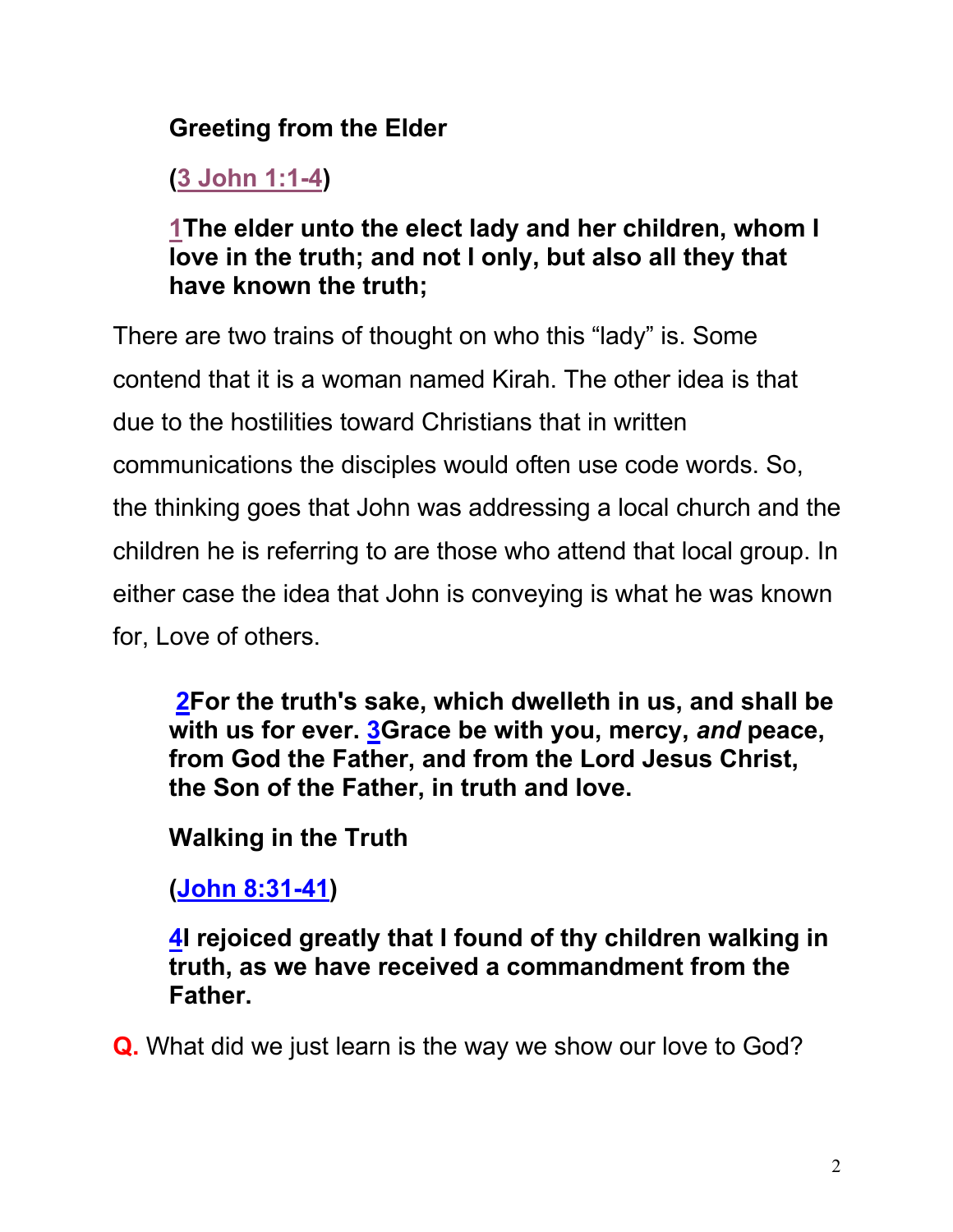#### *1 John 5:3 For this is the love of God, that we keep his commandments: and his commandments are not grievous.*

This letter is either to a lady or a local gathering, regardless, John is extoling the virtue of those in the body walking in what we would call "righteousness", "obedience" which is what God wants from us as Christians. So, if you want God's Will in your life then walk in obedience and obedience is Loving God with all your heart, mind and soul and loving your neighbor as yourself.

**5And now I beseech thee, lady, not as though I wrote a new commandment unto thee, but that which we had from the beginning, that we love one another. 6And this is love, that we walk after his commandments. This is the commandment, That, as ye have heard from the beginning, ye should walk in it.**

It is not a hard thing to understand, but perhaps due to our waring flesh, harder to carry out; but walking in obedience to God's Commandments is precisely what God has asked us to do. Of course, what we say with our mouths is important, but more important is what we do with our daily walk with Christ. To show God the Love that He deserves from us for what He has done for us we must strive to not just speak righteously but to walk in righteousness.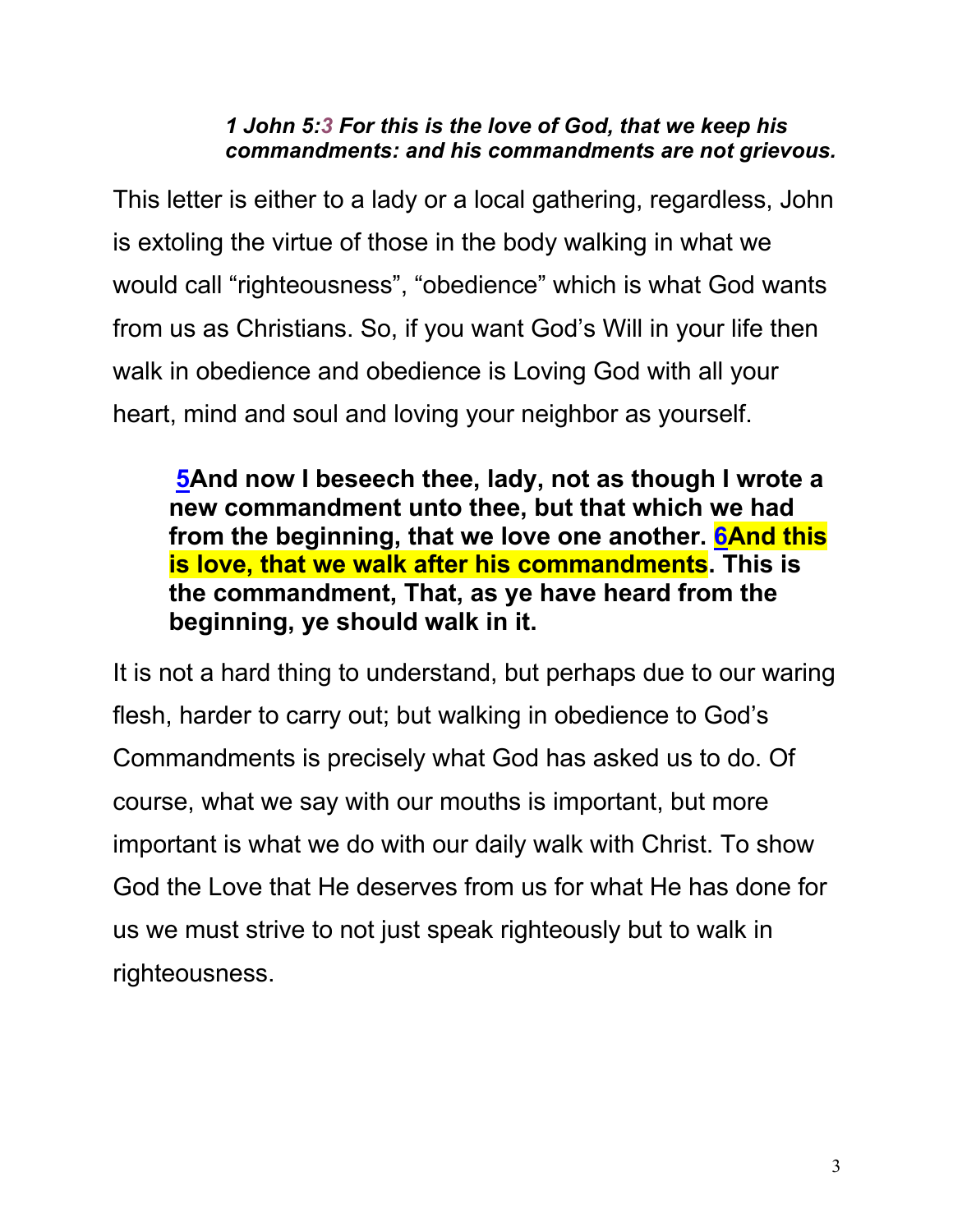#### **Beware of Deceivers**

#### **7For many deceivers are entered into the world, who confess not that Jesus Christ is come in the flesh. This is a deceiver and an antichrist.**

There are deceivers on every level of our society that have many

different goals but one common author: Satan the deceiver.

*Genesis 3: 1Now the serpent was more subtil than any beast of the field which the LORD God had made. And he said unto the woman, Yea, hath God said, Ye shall not eat of every tree of the garden? 2And the woman said unto the serpent, We may eat of the fruit of the trees of the garden: 3But of the fruit of the tree which is in the midst of the garden, God hath said, Ye shall not eat of it, neither shall ye touch it, lest ye die.*

The very first sin of lying. If not lying, then Eve certainly misrepresented what God actually said. God may no comment or command about touching the fruit of this tree, He specifically said:

> *Genesis 2:15 15And the LORD God took the man, and put him into the garden of Eden to dress it and to keep it. 16And the LORD God commanded the man, saying, Of every tree of the garden thou mayest freely eat: 17But of the tree of the knowledge of good and evil, thou shalt not eat of it: for in the day that thou eatest thereof thou shalt surely die.*

Continuing with Genesis 3:

*Genesis 3:4And the serpent said unto the woman, Ye shall not surely die: 5For God doth know that in the day ye eat thereof, then your eyes shall be opened, and ye shall be as gods, knowing good and evil. 6And when the woman saw that the tree was good for food, and that it was pleasant to*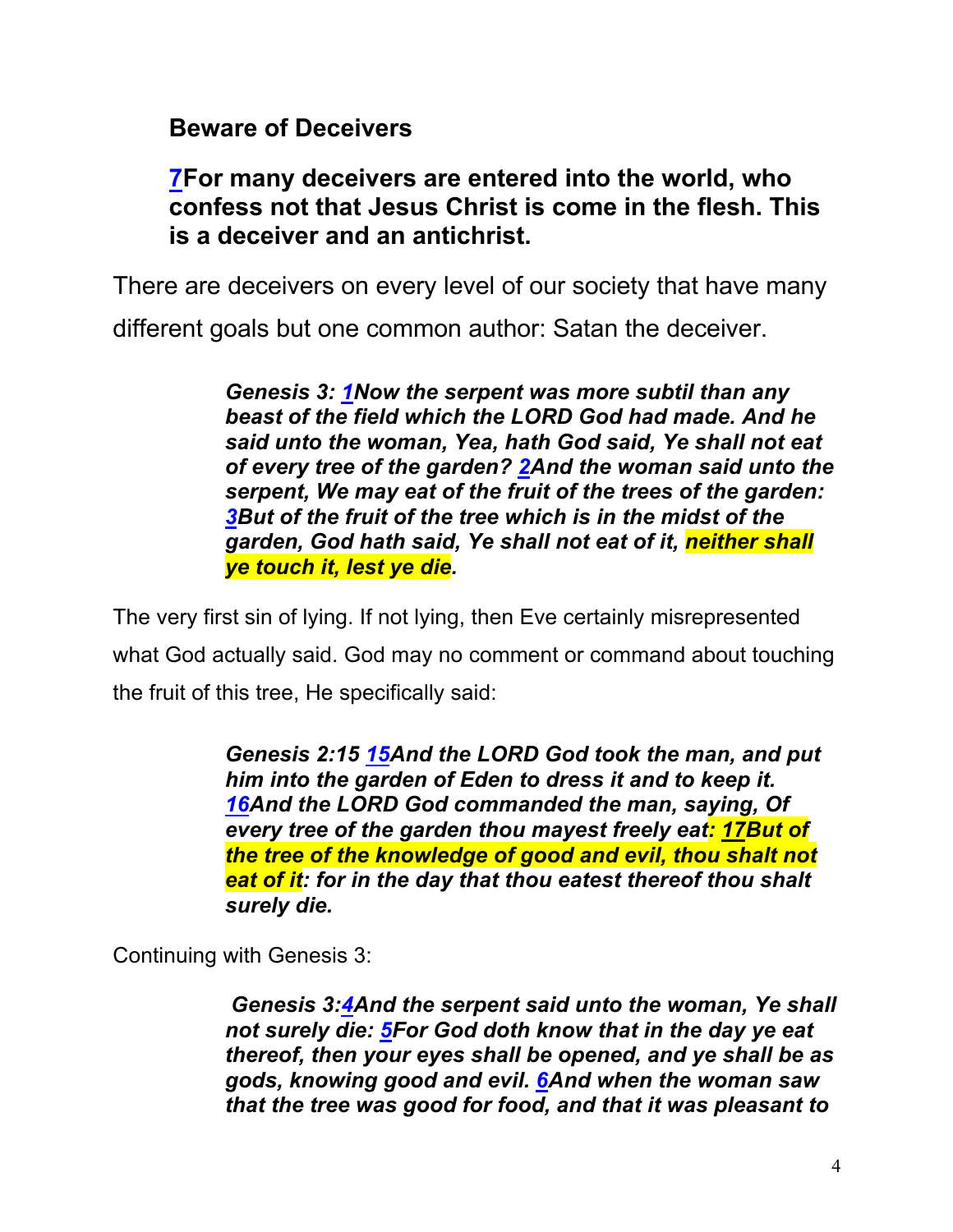*the eyes, and a tree to be desired to make one wise, she took of the fruit thereof, and did eat, and gave also unto her husband with her; and he did eat. 7And the eyes of them both were opened, and they knew that they were naked; and they sewed fig leaves together, and made themselves aprons*.

It is imperative that Christians have their eyes open, not open to every doctrine that is presented as truth but have our eyes open to only the Doctrine of Truth. It is that wasteland of Satan that is lies that purport to be truth that deceives people. Satan is a master at taking a small lie and inserting it into the Truth of God to make God's Truth seem to say something that it does not. The eyes of humans that reject God's Truth are actually closed they are not open as Satan would have one believe. For example the evil of this world would have you believe that if you stand on God's Word about any of the abnormal life styles that you are closed minded. That you are blind to the truth of reality. As Christian's our reality is Jesus the Christ and the things of the Spirit that will not compromise the Truth of and about Jesus and God. When the world hears us speak of such things, they think we are small minded, led astray by myths and conjecture. Blinded by the Words of an antiquated book called the Bible. In fact, our eyes are open to the lies that come from Satan and those who reject Christ.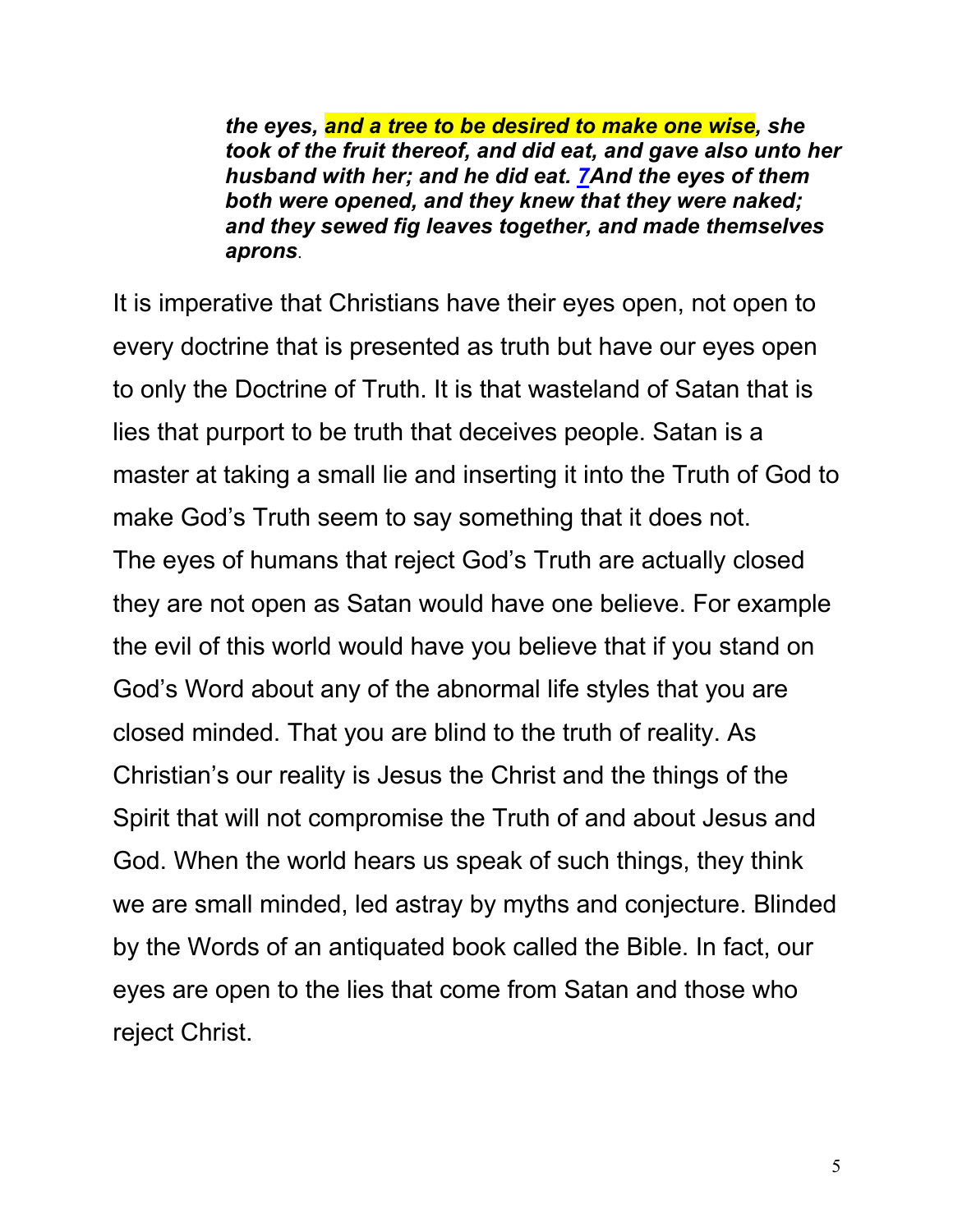*Acts 26:18 ….to open their eyes, so that they may turn from darkness to light and from the power of Satan to God, that they may receive forgiveness of sins and an inheritance among those sanctified by faith in Me.'*

*2 Corinthians 4:4 In whom the god of this world hath blinded the minds of them which believe not, lest the light of the glorious gospel of Christ, who is the image of God, should shine unto them.*

There have been those who follow the lust of this world that primary pursuit being POWER. In order to gain power, we have seen many evil leaders of the past get control over a large number of people by one of three methods: education, food or war. Education is perhaps the easiest, least costly but requires at least one generation to carry out. Food is perhaps the quickest and most controllable with war being the final choice of the evil minded due to its cost and vast command and control requirements. History is filled with all three methods and outcomes. The biggest enemy of any attempts at human control is the desire of mankind to be free. However, if you live somewhere that has never had freedom, how would you know? Here in America, we hold freedom in the highest esteem. Many have fought and given their lives for freedom of humanity around the world.

There are major nations right now plotting as to how to overcome the freedom loving Americans by any means necessary. As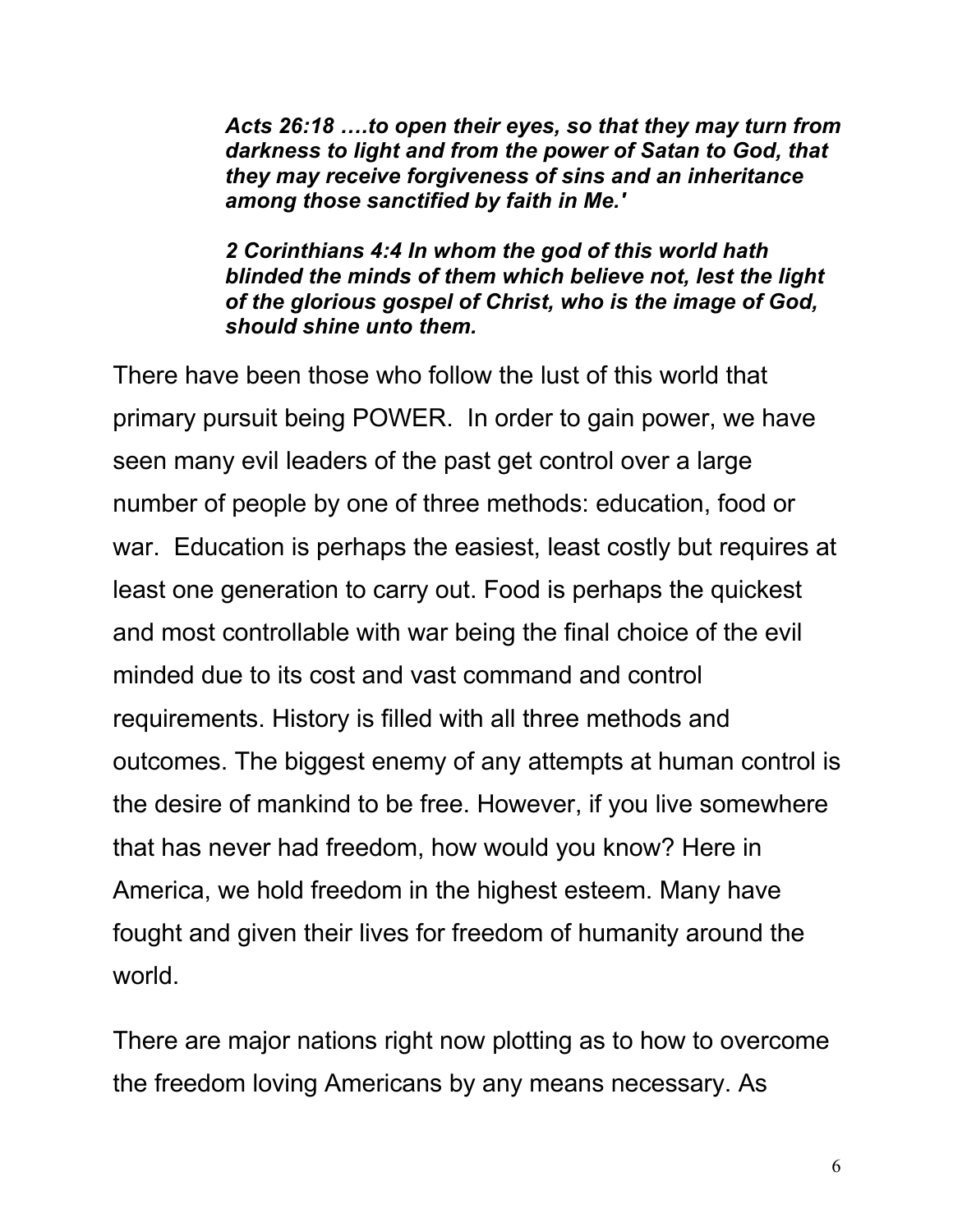always there is an underground, dark world type of enterprise that has always had as its goal the subjugation of humanity. It is becoming more prevalent on almost a daily basis.

God warned us that in the end there would be a One World Government controlled by a very few led by the Anti-Christ. There would be a One World Currency or economy again led by the same Anti-Christ. And finally, there would have to be a One World Religion to quell the masses. The scam would have to be extraordinary to carry out such a deception. Perhaps this is an example of such an attempt to subvert religion to fall into step with the Anti-Christ? Astoundingly it appears that this article was written by a non-believer. I only make that assumption based on his tag line citing his credentials.

https://thefederalist.com/2021/08/06/mark-zuckerberg-is-plantingthe-first-church-of-the-

metaverse/?utm\_source=newsletter&utm\_medium=email&utm\_ca mpaign=the federalist daily briefing 2021 08 06&utm term=20 21-08-06

**8Look to yourselves, that we lose not those things which we have wrought, but that we receive a full reward.**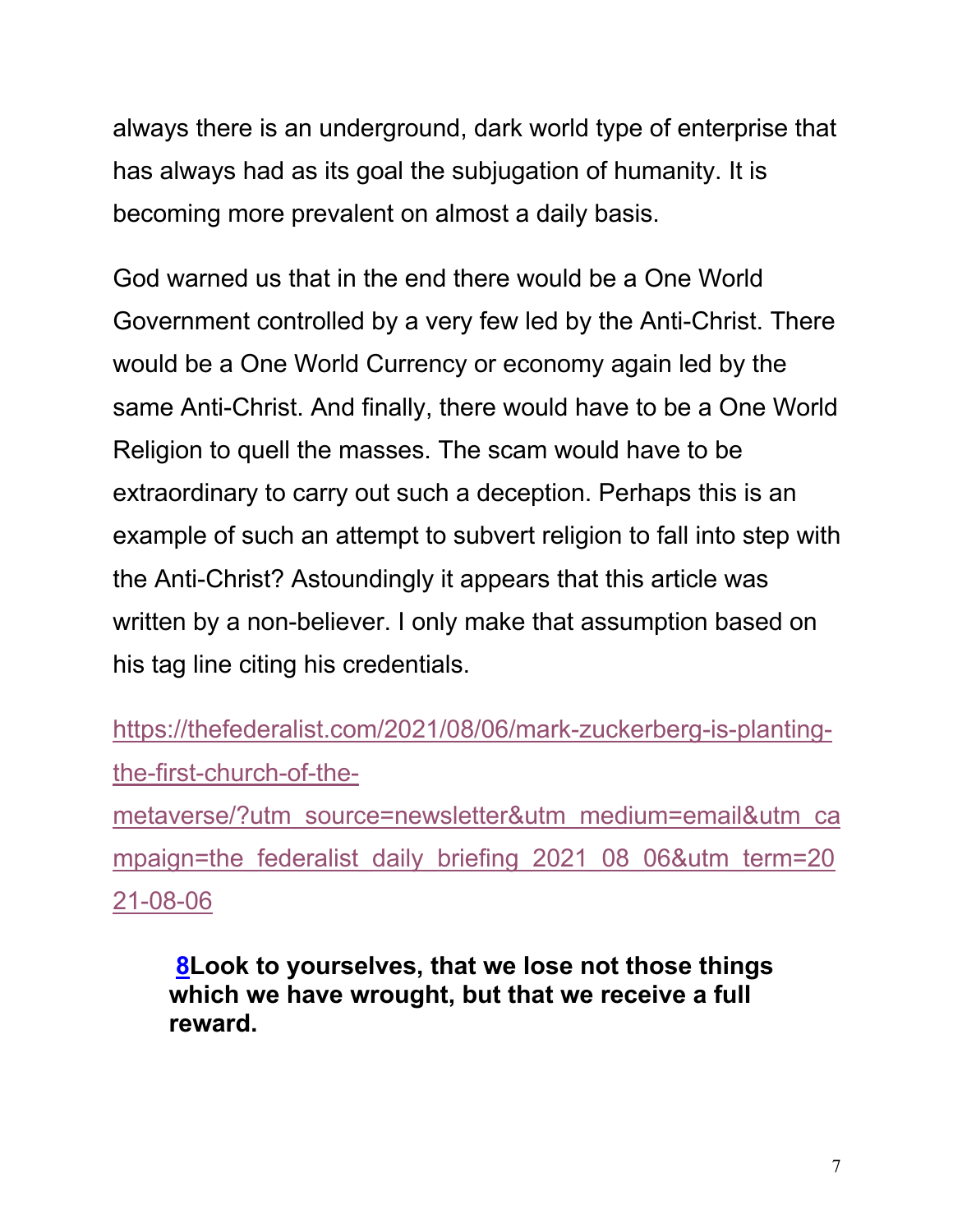As Satan continues to rouse his troops and usurp an individual's relationship with Jesus Christ with another false religion John's caution is to look to yourself as evidence of the Good News of Jesus Christ. You can testify as to His presence in your heart and how He has changed and saved you from eternal damnation.

## **9Whosoever transgresseth, and abideth not in the doctrine of Christ, hath not God. He that abideth in the doctrine of Christ, he hath both the Father and the Son.**

God through John uses the term "doctrine"

From Strong's Concordance

"Transliteration: didaché Phonetic Spelling: (did-akh-ay') Definition: doctrine, teaching Usage: teaching, doctrine, what is taught."

Doctrine is what is taught as Truth. If the doctrine is false then

everything else is in jeopardy of being false as well, so the basic

Doctrine of Christ is the corner stone that all the following doctrine

is built upon. It is critical that we get this first doctrine correct.

The Doctrine of Christ can be summed up in 1 Corinthians 15

*1 Corinthians 15:3For I delivered unto you first of all that which I also received, how that Christ died for our sins according to the scriptures; 4And that he was buried, and that he rose again the third day according to the scriptures:*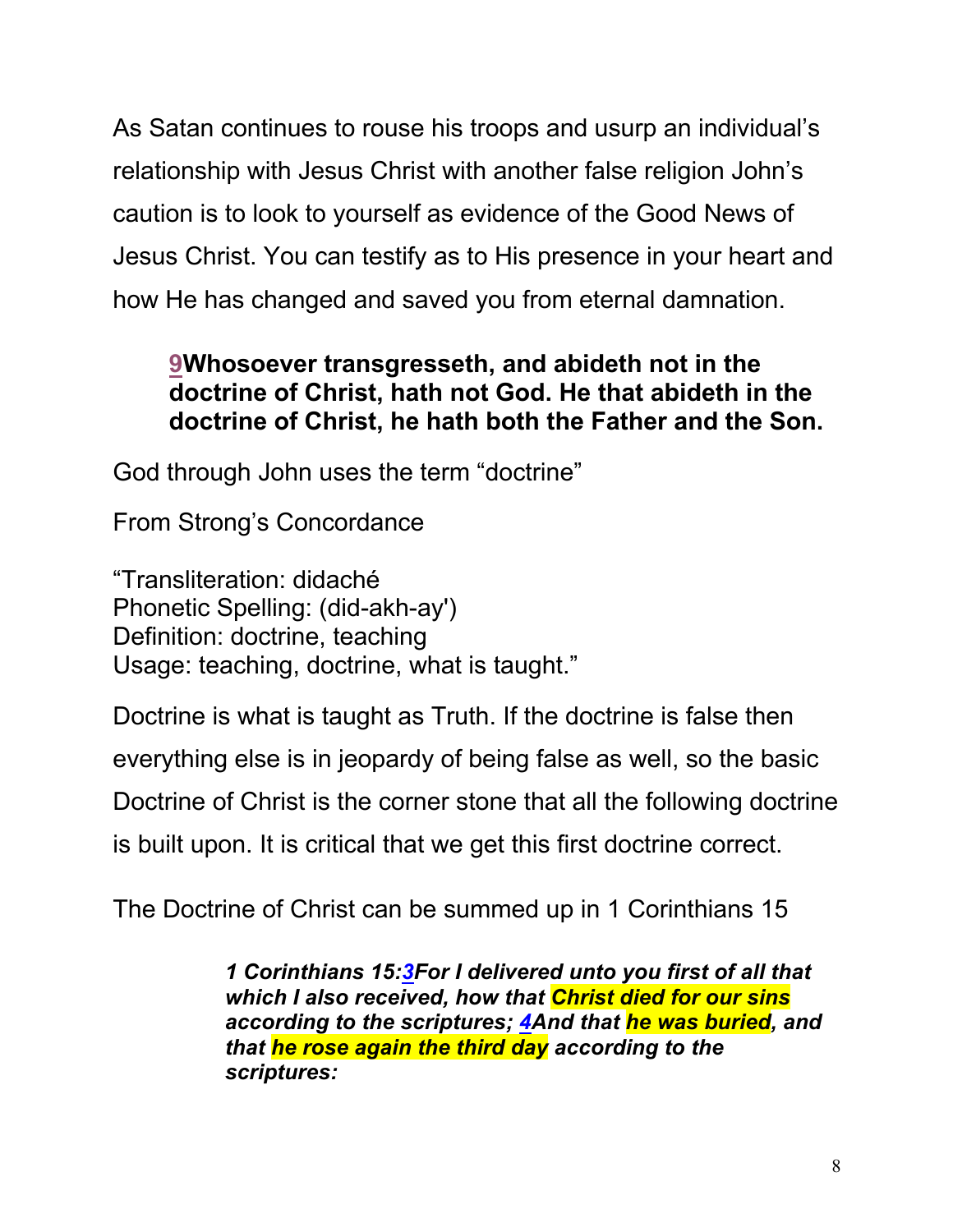Those three points of scriptural doctrine are key to the rest of the New Covenant Doctrine.

- 1. Christ died for our sins
- 2. He was buried
- 3. He rose again on the third day

This doctrine is according to the Scriptures; the Bible, the Word of

God, which is infallible and Truth.

The declaration by John in:

#### *9Whosoever transgresseth, and abideth not in the doctrine of Christ, hath not God.*

Whosoever "transgresseth"

From Strong's Concordance

Transliteration: menó Phonetic Spelling: (men'-o) Definition: to stay, abide, remain

Who does not "abide" or "remain" in this basic doctrine does not have God?

Gnostics of that time promoted the idea that they had knowledge beyond Scripture. That their knowledge was higher than heaven itself. Consider today all of the religions that promote this idea that if you "are a member of this religion" then you have more knowledge and are really the only saved ones.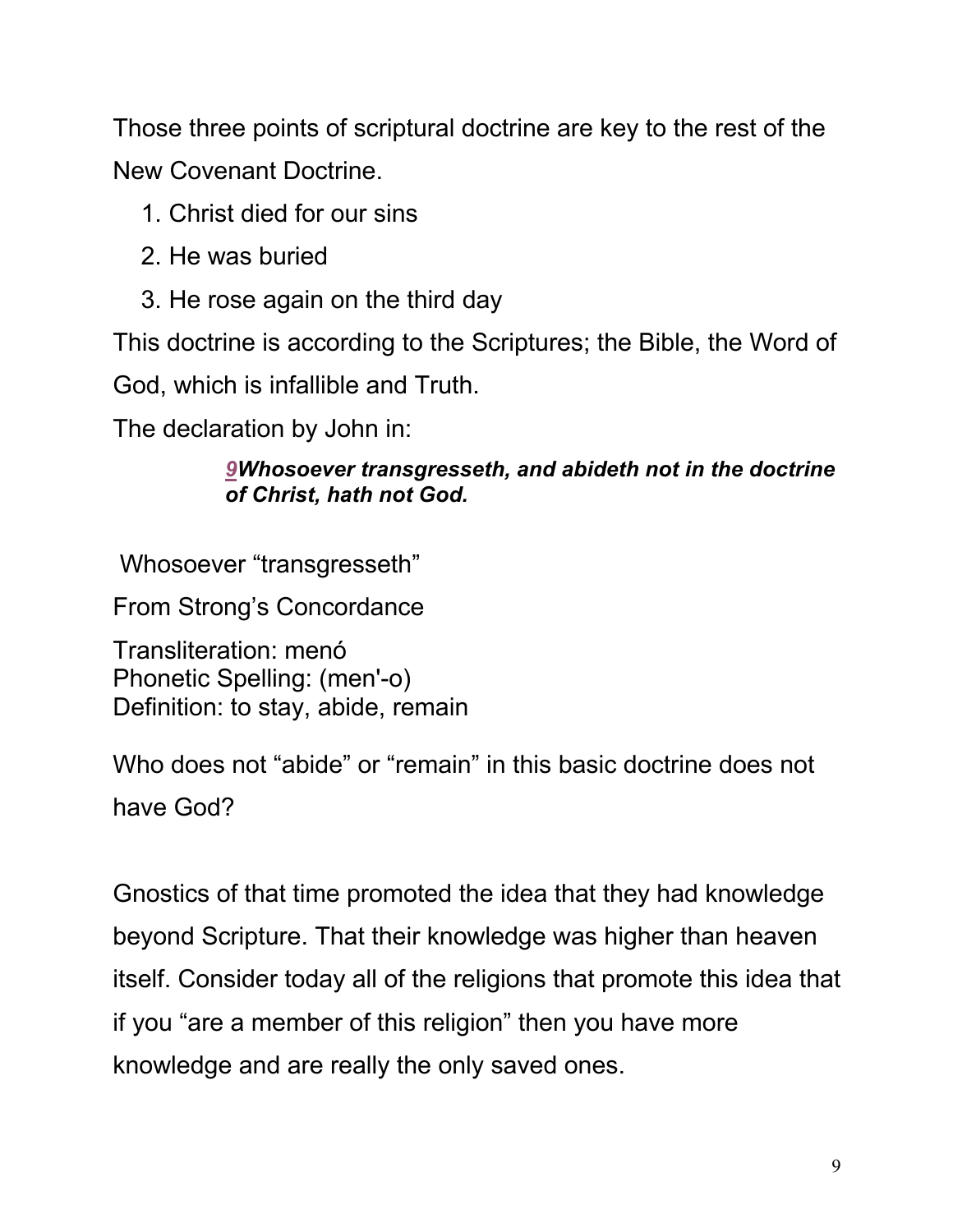## **Q.** What is our salvation based on?

- 1. Christ died for our sins
- 2. He was buried
- 3. He rose again on the third day

There is nothing to add that doctrine that supplies a more complete sentence than those three points. Granted, Jesus was born of a Virgin, but that did not save us. Jesus fulfilled prophecy by being born in a manger; that did not save us. What saved us is Christ died for our sins. He was buried, dead without life in His body. He rose again from death to life and to eternal life. That is the doctrine of Christ to which we must cling.

Again, vs 9 tells us:

#### *9Whosoever transgresseth, and abideth not in the doctrine of Christ, hath not God. He that abideth in the doctrine of Christ, he hath both the Father and the Son.*

As those who perverted the doctrine of Christ into something it was not; Gnostics, the disciples had to step up their warnings to the Church for two reasons.

1. Stay in the basic Doctrine of Christ as was given to the **Disciples**